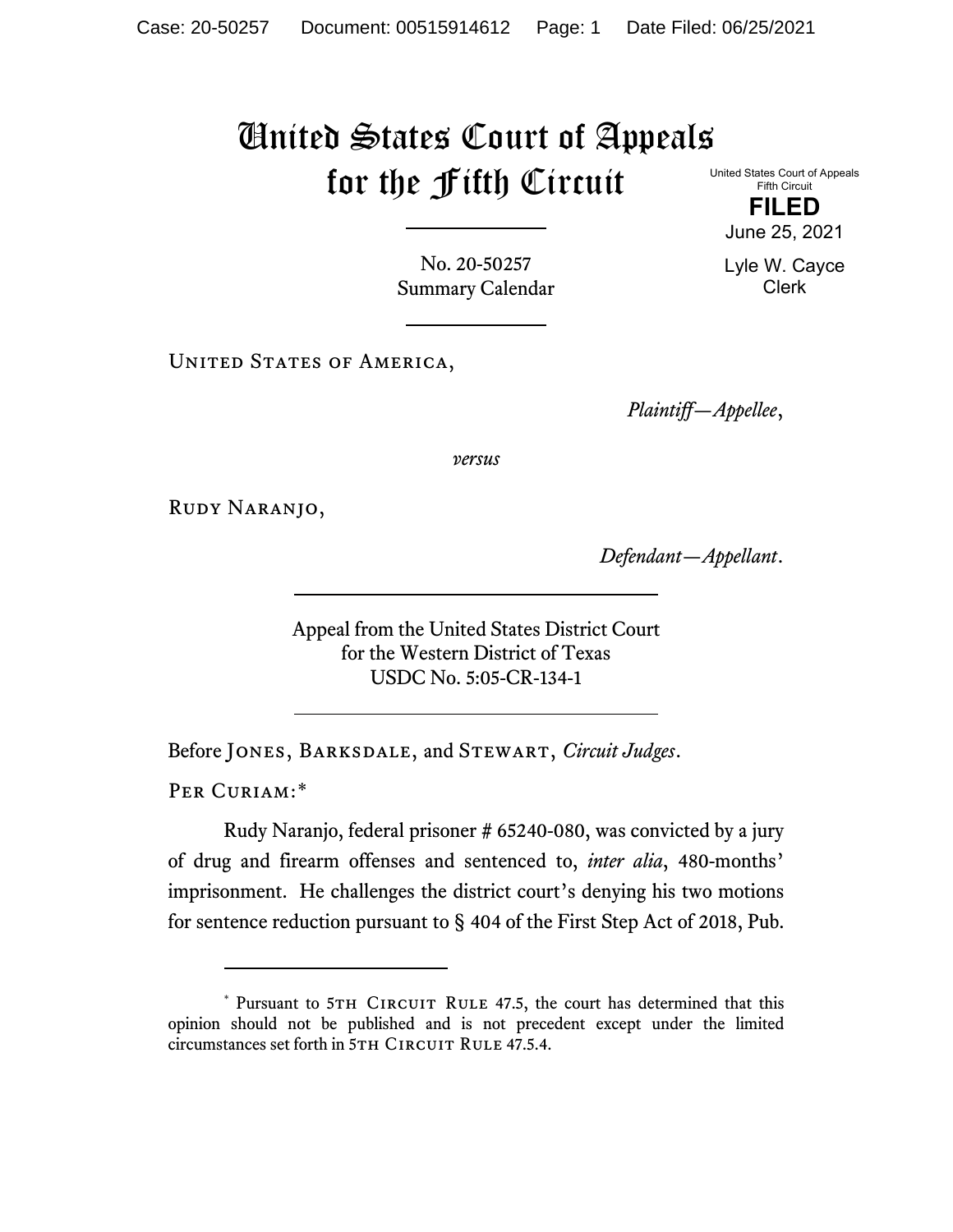## No. 20-50257

L. No. 115-391, § 404, 132 Stat. 5194, 5222, which provides courts discretion to reduce sentences for certain covered offenses.

The first motion also sought relief under 18 U.S.C. § 3582(c)(2). Additionally, he filed a purported Federal Rule of Civil Procedure 60(b) motion, which the court denied. (The court construed Naranjo's first § 404 motion as an unauthorized motion and denied it for lack of jurisdiction. Therefore, he was not precluded from filing a second motion under § 404(c) of the First Step Act. *See United States v. Hegwood*, 934 F.3d 414, 417 (5th Cir.), *cert. denied* 140 S. Ct. 285 (2019).)

Naranjo's notice of appeal, however, identified only the order denying his second § 404 motion as the subject of his appeal. *See* FED. R. APP. P. 3(c)(1). He did not file a notice of appeal regarding the order dismissing his first § 404 motion or for the order denying his purported Rule 60(b) motion. Therefore, we do not have jurisdiction to review those two orders. *See United States v. Clayton*, 613 F.3d 592, 594 (5th Cir. 2010); *United States v. Coscarelli*, 149 F.3d 342, 343, 343 n.3 (5th Cir. 1998) (en banc). In addition, Naranjo's claiming he was entitled to relief under § 3582(c)(2) was raised in his first § 404 motion and in his Rule 60(b) motion. Therefore, we also lack jurisdiction to consider relief under § 3582(c)(2). *See Clayton*, 613 F.3d at 594.

In short, we have jurisdiction only over the order concerning the second § 404 motion. According to Naranjo, the court erred in denying that motion by not: ordering a revised presentence investigation report (PSR) or conducting a substantive review of the merits; ruling the sentence imposed for his firearms offense was illegal; applying the 2018 Sentencing Guidelines when evaluating his motion; and reversing his career-offender designation. There is no dispute Naranjo's convictions of cocaine-base offenses, in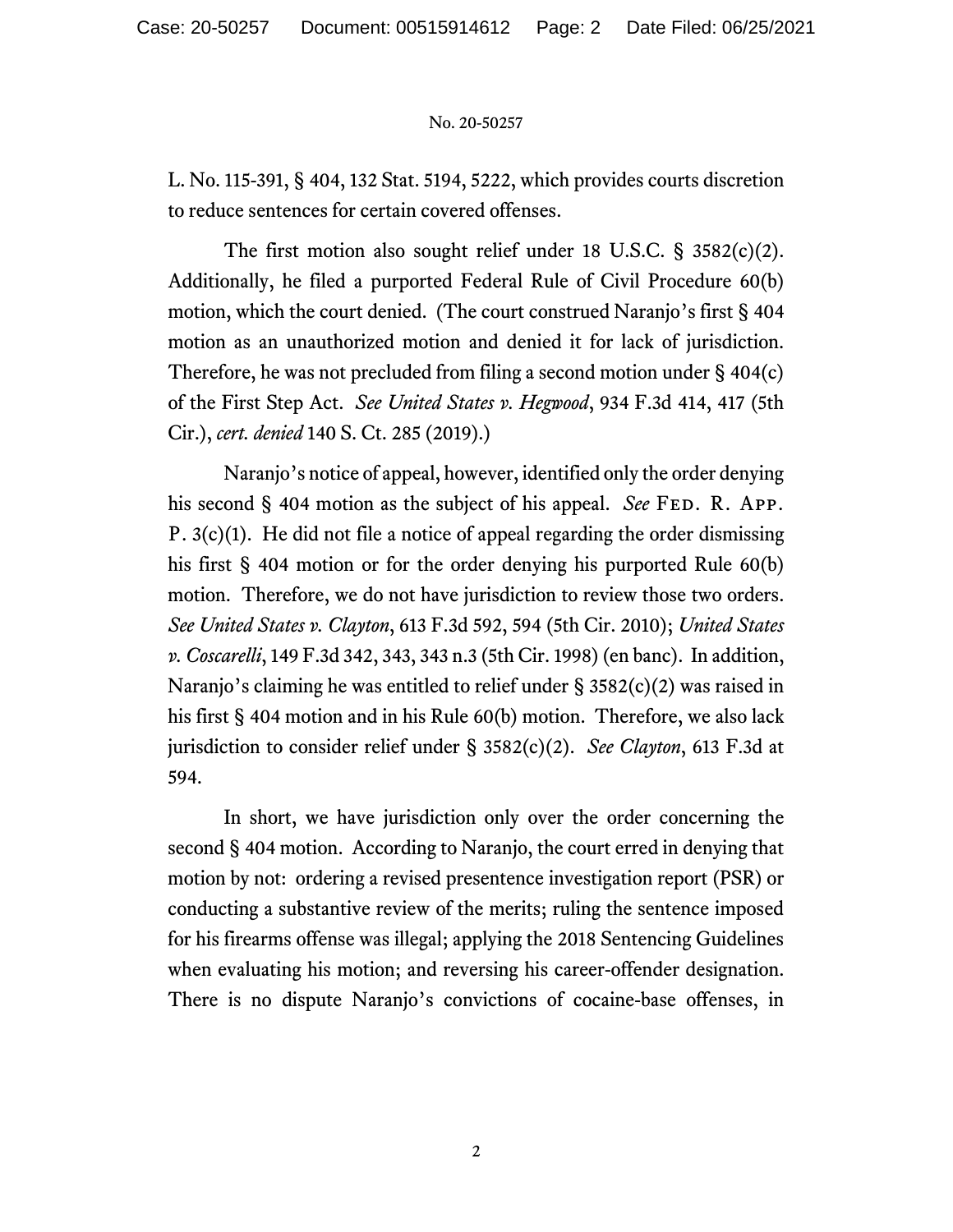## No. 20-50257

violation of 21 U.S.C. §§ 841(a)(1) and (b)(1)(A), constitute covered offenses under § 404.

A district court's deciding whether to reduce a sentence under the First Step Act is generally reviewed for abuse of discretion. *United States v. Batiste*, 980 F.3d 466, 469 (5th Cir. 2020). "A court abuses its discretion when the court makes an error of law or bases its decision on a clearly erroneous assessment of the evidence." *Id.* at 469 (internal quotation marks and citation omitted). "[T]o the extent the court's determination turns on the meaning of a federal statute such as the [First Step Act], our review is *de novo*". *United States v. Jackson*, 945 F.3d 315, 319 (5th Cir. 2019), *cert. denied*, 140 S. Ct. 2699 (2020) (internal quotation marks and citation omitted).

With respect to his second motion, Naranjo has not shown the court failed to conduct a complete substantive review or otherwise abused its discretion. *See Batiste*, 980 F.3d at 469. The First Step Act provides the court "limited authority" to reduce a sentence, not authority to conduct "a plenary resentencing proceeding". *Hegwood*, 934 F.3d at 418 (citation omitted). Accordingly, the court did not err by not *sua sponte* ordering a revised PSR. The court considered the parties' claims and declined to exercise its discretion to reduce Naranjo's sentence for the covered cocainebase offenses because the statutory range and the Guidelines range for his powder cocaine offenses had not changed. It also determined Naranjo's current sentence at the bottom of the Guidelines range was sufficient, but not greater than necessary, to comply with the 18 U.S.C. § 3553(a) sentencing factors.

Concerning whether the sentence for Naranjo's firearms offense was improper, such relief is unavailable under § 404 of the First Step Act because it appears nowhere in the statute. Accordingly, the court did not abuse its discretion by denying the claim. *See United States v. Stewart*, 964 F.3d 433,